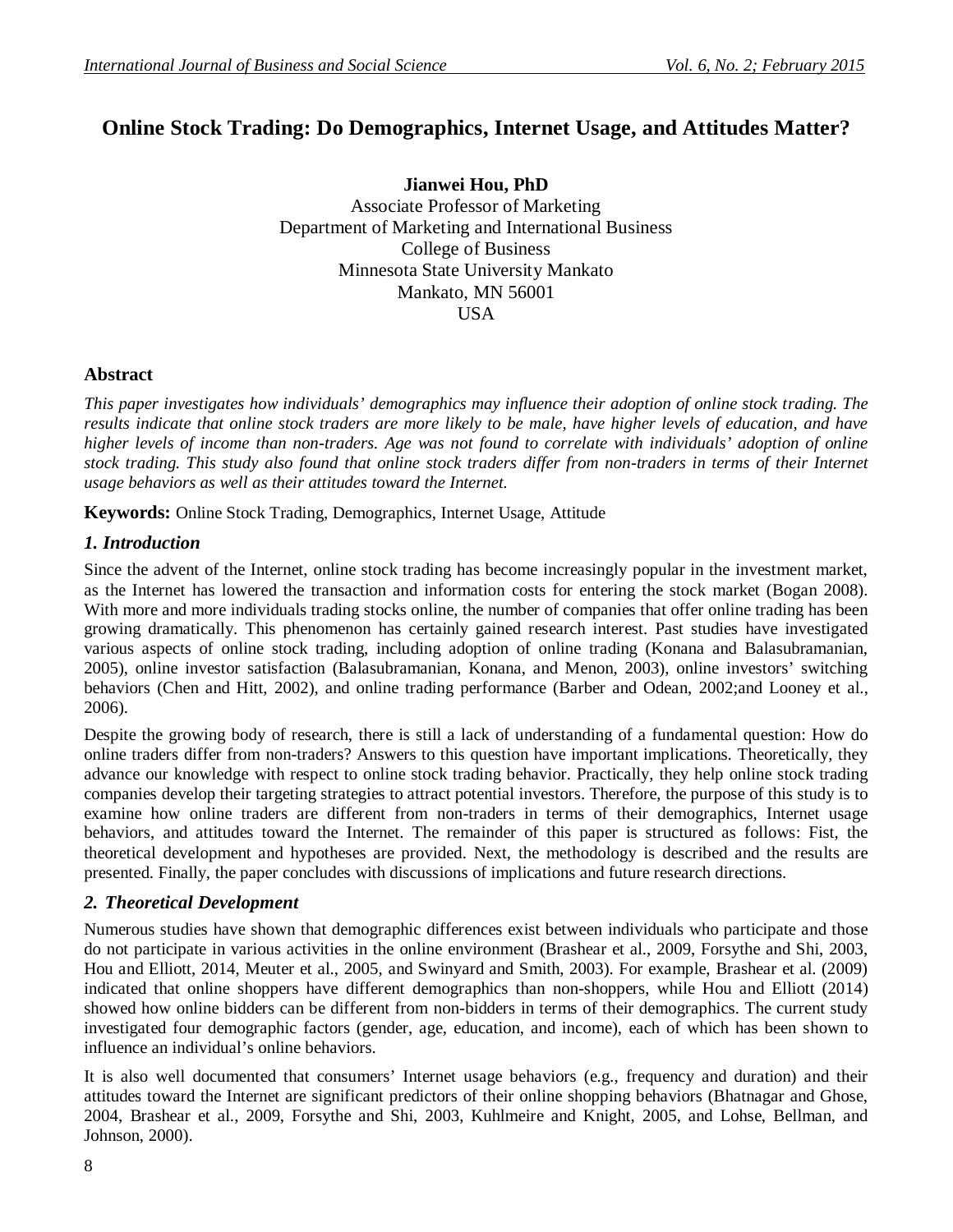To extend this research stream, this study examined how online traders and non-traders may differ in terms of their frequency of using the Internet as well as three attitudinal constructs: online security concern, convenience, and shopping enjoyment. The following sections provide discussions on these variables and then present their relationships with online stock trading.

## **2.1. Gender**

It has long been recognized that gender differences exist in both online and offline environments. Previous studies have shown that women tend to be store shoppers (Darian 1987), while men are more likely to be online shoppers (Brashear et al., 2009, Forsythe and Shi, 2003, and Rogers and Harris, 2003). Empirical results also indicated that men and women differ under a variety of situations, including attitude toward the Internet (Rogers and Harris, 2003), shopping motivation (Arnold and Reynolds, 2012), store loyalty (Noble, Griffith, and Adjei, 2006), online auction participation (Hou and Elliot, 2010), and technology acceptance (Venkatesh and Morris, 2000).

One possible explanation for men and women's behavioral differences is that they differ in terms of their risk tolerance and perceptions of risk. In general, women are more risk averse than men (Byrnes, Miller, and Schafer, 1999, and Croson and Gneezy, 2009).The literature has shown that women are more risk averse than men in financial decision making (Halek and Eisenhauer, 2001, Jianakoplos and Bernasek, 1998, Powell and Ansic, 1997, and Riley and Chow, 1992). Specifically, Jianakoplos and Bernasek (1998) indicated that, compared to women, men are more likely to invest in risky assets such as stocks. Men and women also have different perceptions of online shopping. For example, Garbarino and Strahilevitz (2004) found that, compared to men, women perceive online shopping as being riskier.

Furthermore, studies have shown that men are more likely to invest in stocks trade more frequently than women (Agnew, Balduzzi, and Sunden, 2003, Barber and Odean, 2001). For example, Barber and Odean (2001) analyzed 35,000 households' stock investments from 1991 to 1997 and found that men traded 45% more than women. Based on the above analysis, it is reasonable to predict that women may perceive online stock trading as riskier and, as a result, they are less likely to participate in online stock trading than men. Formally,

Hypothesis 1: Men are more likely than women to be online stock traders.

## **2.2. Age**

The literature has provided mixed results in the relationship between age and online shopping behavior. Some studies found that older customers are more likely to purchase online (Forsythe and Shi, 2003) and participate in online auctions (Hou and Elliott 2010), while others have shown that younger customers tend to be online shoppers (Carpenter and Balija, 2010, Swinyard and Smith, 2003). Sorce, Perotti, and Widrick (2005) further indicated that, though older customers search fewer products online than younger customers, there was no significant age difference the number of products purchased online.

Several factors may contribute to those mixed findings. First, the aging process is often associated with a decline in cognitive processing and memory efficiency (Kausler, 1991) and, as a result, elders tend to be less innovative and more reluctant to adopt new technologies. For example, a number of studies have found that younger customers are more likely to adopt new innovations (e.g., mobile shopping) and use self-service technology than their older counterparts (Bigne, Ruiz, and Sanz, 2005, Meuter et al., 2005, and Simon and Usunier 2007);this may explain why younger customers are more likely to shop online, considering that online shopping is indeed a selfservice technology and can be innovative and complex at times. Second, the aging process involves social changes, as older people tend to have more discretionary time and better financial status (Moschis, 1996). Considering that online shopping can be time consuming and some younger customers may lack the purchasing power necessary for shopping online, it is not surprising that older people have been found to be frequent online shoppers (Forsythe and Shi 2003).

Though the findings on the relationship between age and online shopping are inconclusive, researchers in economics and finance have long recognized that risk taking decreases with ageand older investors tend to hold fewer stocks (Agnew, Balduzzi, and Sunden, 2003, Barber and Odean, 2001, Hallahan, Faff, and McKenzie, 2003, Jianakoplos and Bernasek 2006, and Palsson 1996).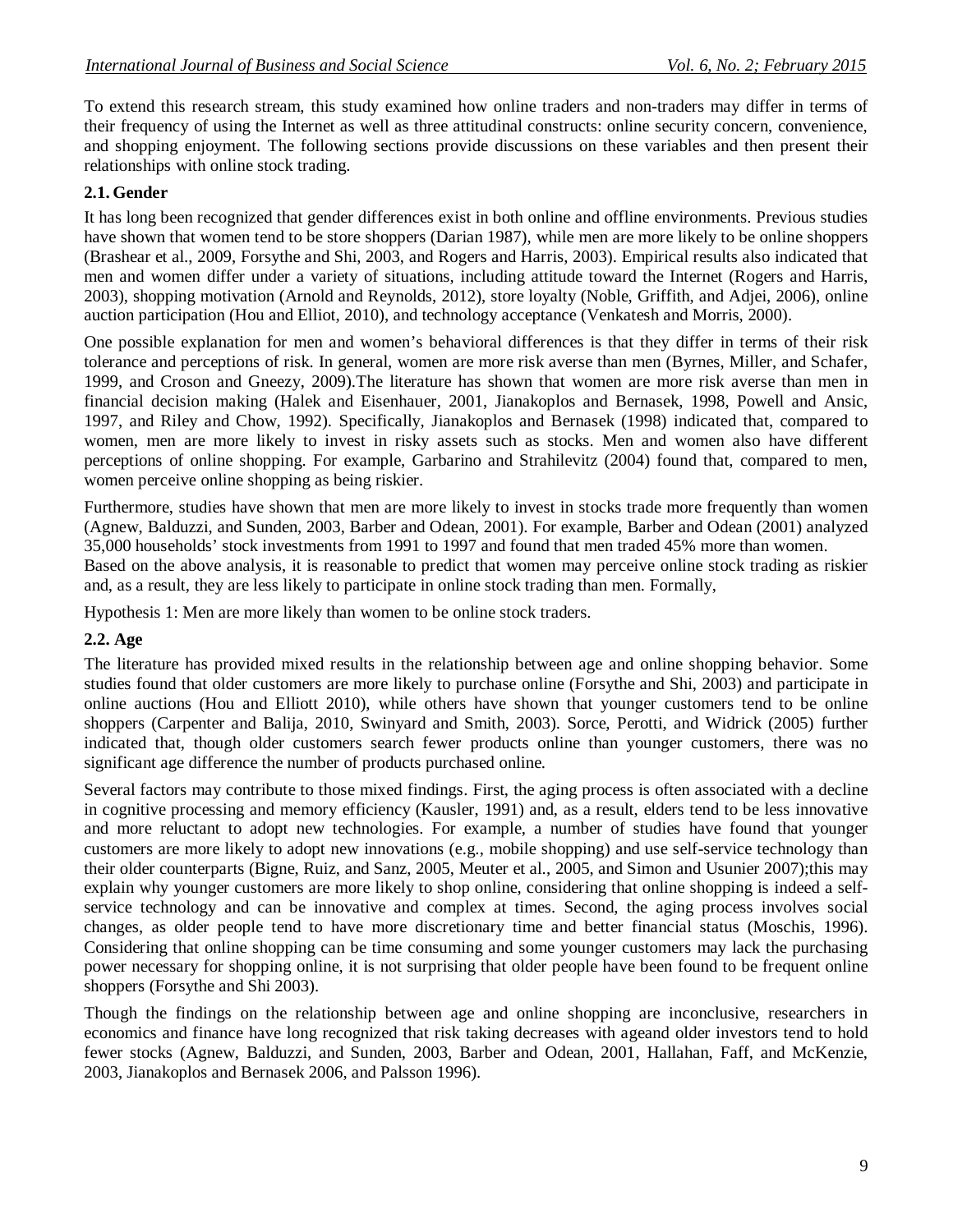For example, based on survey respondents' observed assets allocation as well as their stated willingness to take risks, Jianakoplos and Bernasek (2006) found that younger people tended to be risk takers. Similarly, Bogan (2005) compared household stock market participation between 1992 and 2002 and found that older households were least likely to increase their investment in stocks. Finally, Barber and Odean (2001) investigated 35,000 households' common stock investments and found that young investors hold more volatile portfolios and thatthe frequency of trading declines as age increases.

Considering that online stock trading is a self-service technology associated with a high level of risk, it is reasonable to predict that younger people are more likely to be online stock traders. Formally,

Hypothesis 2: Younger people are more likely to be online stock traders.

#### **2.3.Education**

Another demographic factor that drives human behavior is education. Education has been found to have a positive relationship with Internet usage. For example, Swinyard and Smith (2003) showed that online shoppers had a higher level of education than online non-shoppers. Carpenter and Balija (2010) investigated how individuals' demographics may influence their retail format choice (e.g., department store and Internet-only retailers) and found that those who frequented Internet-only retailers tended to have a higher level of education. Finally, How and Elliot (2010) demonstrated that online auction participants tended to be more educated.

Education has also been shown to affect individuals' risk taking and investment decisions. Shaw (1996) indicated that people's levels of education positively influence their preferences for taking risk, while several other studies revealed that individuals with a lower level of education tended to hold fewer stocks (Haliassos and Bertaut, 1995, Lawrance, 1991).

Finally, education is related to individuals' information search and information usage behaviors. Studies have shown that more educated people often engage in greater information search and usage (Lin and Lee, 2004, Loibl and Hira, 2009, and Rock, Hira, and Loibl, 2010). For example, Lin and Lee (2010) indicated that people with higher levels of education are more likely to search for more financial information and more likely to search on the Internet. Considering that searching for information is essential in making investment decisions (Loibl and Hira 2009) and one barrier for stock market participation is the cost of information (Haliassos and Bertaut, 1995, and Bogan 2008), it is not surprising that people with higher levels of education are more likely to hold stocks, as they have the required knowledge to perform information search tasks.

Without a certain level of education, it is unlikely that consumers would be able to engage in various online activities, let alone search for financial information and make online stock trades. Based on the above analyses, the following hypothesis is proposed:

Hypothesis 3: People with higher levels of education are more likely to be online stock traders.

#### **2.4.Income**

A number of studies have reported significant relationships between individuals' incomes and their online behaviors (Brashear et al., 2009, Forsythe and Shi, 2003, Hou and Elliot, 2010, Meuter et al., 2005, Rock, Hira, and Loibl, 2010, and Swinyard and Smith, 2003).Empirical results have typically indicated that individuals with higher levels of income are more likely to engage in a variety of online activities, including heavy usage of the Internet, online shopping, online information search, online auctions, and so on.

Researchers have also found income to be related to individuals' levels of risk tolerance and their investment decisions (Agnew, Balduzzi, and Sunden, 2003, Haliassos and Bertaut, 1995, Hallahan, Faff, and McKenzie, 2003, Lawrance, 1991, and Shaw, 1996). For example, Hallahan, Faff, and McKenzie (2003) found that people's income levels positively influenced their risk tolerance, while Haliassos and Bertaut (1995) showed that individuals tended to have a higher proportion of stock holdings as their income increased.

Based on the above analysis, the following hypothesis is stated:

Hypothesis 4: People with higher levels of income are more likely to be online stock traders.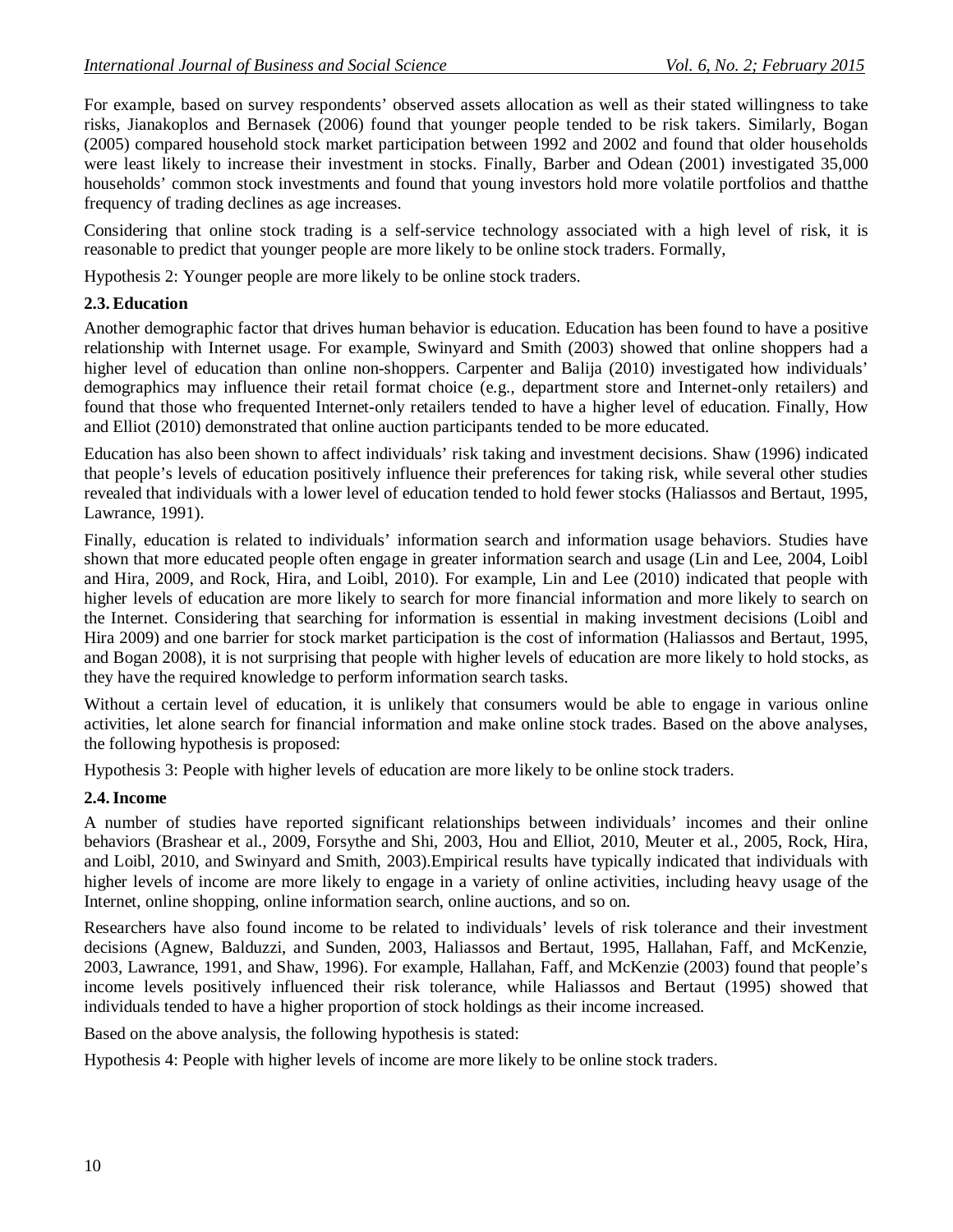## **2.5.Internet Usage**

The literature has shown that consumer usage of the Internet (e.g., frequency and time spent) has a positive effect on their online purchase intention and actual buying behavior (Citrin et al., 2000, Forsythe and Shi, 2000, Kuhlmeire and Knight, 2005, Lian and Cheung, 2001, and Lohse, Bellman, and Johnson, 2000). For example, Kuhlmeier and Knight (2005) surveyed 492 multinational consumers and found that the longer and more frequently people used the Internet, the more likely they would purchase online. Lohse, Bellman, and Johnson (2000) demonstrated that more frequent Internet usage resulted in increased online shopping. Similarly, Forsythe and Shi (2003) showed that consumers with more online experience were more likely to be heavy online shoppers.

One possible reason for the positive relationship between Internet usage and consumer online shopping intention is that as consumers increase their usage of the Internet, they become more familiar and comfortable with the Internet; this increased familiarity often leads to positive associations such as trustworthiness and risk reduction. According to Russell and Lanious (1984), familiarity with an environment tends to increase affective responses toward it. In the online environment, Gefen (2000) showed that familiarity builds trust in the online book industry. Miyazaki, A.D. and A. Fernandez (2001) demonstrated that consumers with a higher level of the Internet usage (i.e., frequency and duration) tended to perceive online shopping as having a lower level of risk. Finally, Benedicktus et al. (2010) found that online consumers had higher levels of trust and greater purchase intentions for familiar brands than unfamiliar brands.

Based on the above analysis, it is reasonable to predict that frequent Internet users are more likely to be online stock traders and that they tend to have a higher level of trust in the online shopping environment. Formally, Hypothesis 5: Online stock traders are more likely to be frequent Internet users than non-traders.

### **2.6. Attitude toward the Internet**

It has long been recognized that information security is a major barrier for online shopping (Bhatnagar and Ghose, 2004, Lian and Cheung, 2001, Miyazaki and Fernandez, 2001, and Salisbury et al., 2001). Empirical findings typically suggest that consumers who are concerned about online security are less likely to purchase online. For example, Bhatnagar and Ghose (2004) found that the information security is the most important factor for online shoppers and that there are a large number of online browsers who dislike purchasing online because of their concerns about the online security. Similarly, Lian and Cheung (2001) found that online transaction security was negatively related to individuals' willingness to shop online. Extending these findings to the area of online stock trading, it is expected that investors who trade online will tend to be less concerned about Internet security than those who do not. Formally,

Hypothesis 6: Online stock traders are less concerned about Internet security than non-traders.

The literature has shown that convenience and shopping enjoyment are two major reasons why people shop online (Brashear et al., 2009, Childers et al., 2001, Hou and Elliott, 2010, and Rohm and Swaminathan, 2004). For example, Brashear et al. (2009) showed that online shoppers were more convenience seeking than non-shoppers across six countries, while Hou and Elliott (2010) demonstrated that both convenience and enjoyment seeking were significant drivers of online auction participation. According to these studies, it is reasonable to assume that convenience and shopping enjoyment are two motivations for individuals' online stock trading behavior. Formally,

Hypothesis 7: Online stock traders value the convenience of the Internet more than non-traders.

Hypothesis 8: Online Stock traders value shopping enjoyment more than non-traders.

## *3. Data and Methodology*

The data were collected using the Pew Research Center's Internet & American Life Project survey (www.pewinternet.org). The Internet users sample included 200 online stock traders and 1479 non-traders. Demographic variables including gender, age, education, and income were measured. Gender was coded as a dichotomy (1 = Male and 0 = Female). Age was measured as a categorical variable using the following ranges: 1  $= 18-29$ ,  $2 = 30-49$ ,  $3 = 50-64$ , and  $4 = 65$  or above. Education categories were  $1 =$  some school,  $2 =$  high school graduate,  $3 =$ some college,  $4 =$ college graduate, and  $5 =$  post-graduate.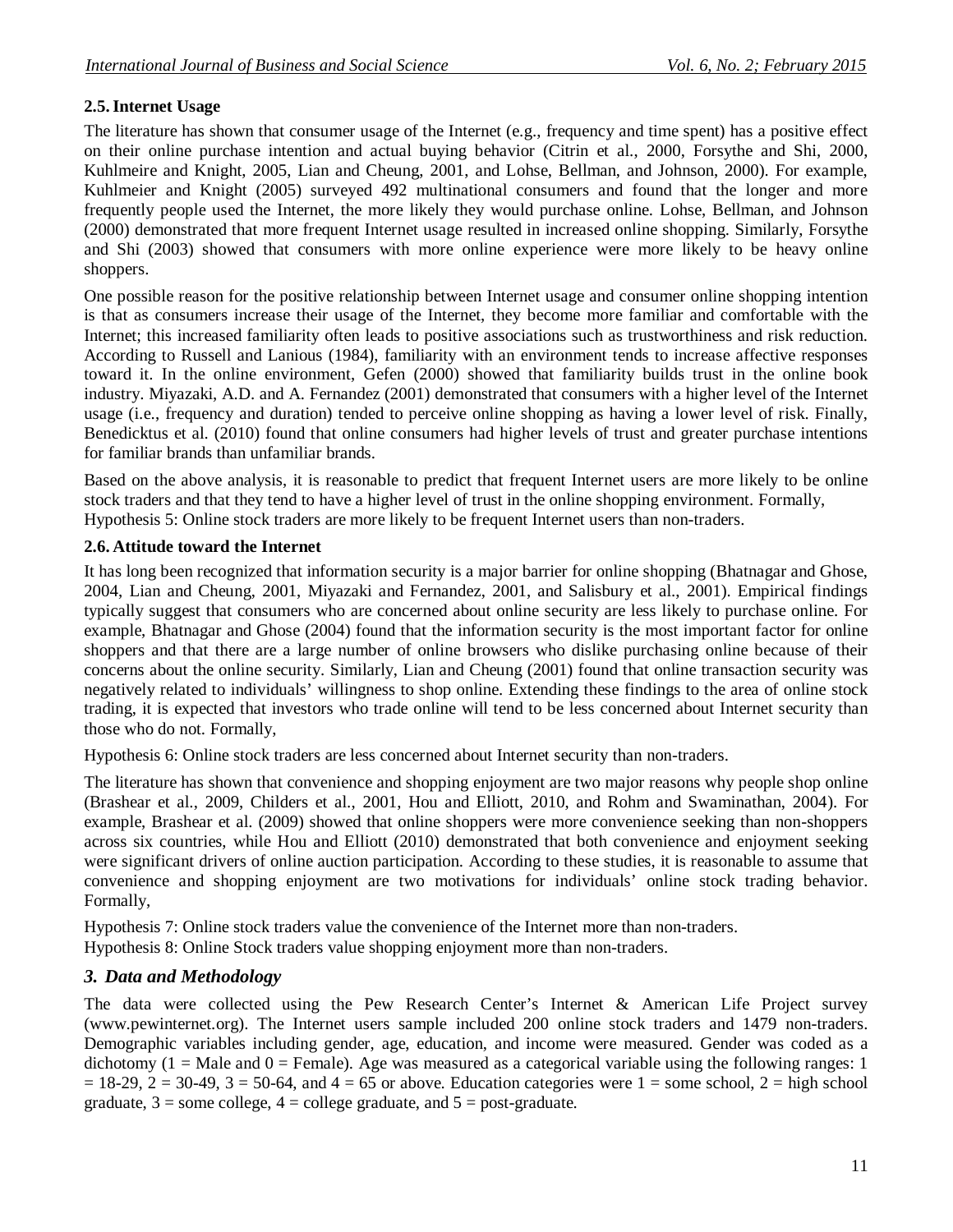Income categories were  $1 =$  less than \$20,000,  $2 =$  \$20,000 to under \$40,000,  $3 =$  \$40,000 to under \$60,000,  $4 =$ \$60,000 to under 100,000, and  $5 = $100,000$  or more. Internet usage was measured by the question: "How often do you use the Internet" (daily, several times a week or less often)?

Shopping enjoyment was assessed using the question:"Do you enjoy going shopping or is it just something you have to do or depends on the kind of shopping?" Security concern was measured by asking respondents to what extent they agree with this statement: "I don't like giving my credit card number or personal information online." For the measure of convenience, the respondents indicated their level of agreement with this statement: "shopping online is convenient." A four-point scale (1 = "strongly disagree" and  $4 =$  "strongly agree") was used for the measures of online security and convenience. It should be noted that single-item measures were used for these three attitudinal constructs. Though academics typically use multiple items to measure marketing constructs, a recent study by Bergkvist and Rossiter (2007) indicated that there is no empirical evidence showing that researchers are losing predictive power by using a single-item measure for objects that are simple and unambiguous (e.g., attitude toward an advertisement or a brand). Their finding further demonstrated that singleitem measures have predictive power equivalent to multiple-item measures. Considering that these three attitudinal constructs are simple and easy to understand, it is appropriate to use a single-item measure.

In order to directly compare online stock traders and non-traders, chi-square tests were conducted for categorical measures (i.e., demographics, Internet usage, and shopping enjoyment) and the results are reported in Tables 1 and2, while ANOVAs were performed for continuous measures (i.e., convenience and security) and the results are given in Table 3.

As can be seen in Table 1, compared to non-traders, online stock traders tend to be males and have greater education and higher income levels. Therefore, hypotheses 1, 3, and 4 were supported. The data did not show any significant difference in age between online stock traders and non-traders, so hypothesis 2 was rejected.

Table 2 shows how online stock traders and non-traders differ in terms of their Internet usage behaviors and shopping enjoyment. The results indicated that online stock traders are more likely to be frequently Internet users (i.e., daily) than non-traders. Therefore, hypothesis 5 was supported. Hypothesis 8 stated that online traders value shopping enjoyment more than non-traders. Results in Table 2, however, indicated that non-traders indeed enjoy shopping more than traders. Thus, hypothesis 8 was rejected. One possible explanation for this is that the majority of non-traders were females, who are more likely to be enjoyment seekers than males (Guiry, Magi, and Lutz, 2006), and that males accounted for 62.5% of online traders.

| Tuble 11 Demographics of Omine Truders 19411011 Truders |                   |         |                      |         |                      |  |  |
|---------------------------------------------------------|-------------------|---------|----------------------|---------|----------------------|--|--|
|                                                         | Traders $(N=200)$ |         | Non-Traders (N=1479) |         |                      |  |  |
|                                                         | Frequency         | Percent | Frequency            | Percent | $\gamma^2$ Statistic |  |  |
| Gender                                                  |                   |         |                      |         |                      |  |  |
| Male                                                    | 125               | 62.5    | 666                  | 45.0    | $\chi^2 = 24.75$     |  |  |
| Female                                                  | 75                | 37.5    | 813                  | 55.0    | p<.001               |  |  |
| Age                                                     |                   |         |                      |         |                      |  |  |
| 18-29                                                   | 29                | 15.2    | 269                  | 18.7    | $\chi^2 = 3.20$      |  |  |
| $30-49$                                                 | 75                | 39.3    | 511                  | 35.6    | $p = .362$           |  |  |
| 50-64                                                   | 64                | 33.5    | 446                  | 31.1    |                      |  |  |
| $65+$                                                   | 23                | 12.0    | 210                  | 14.6    |                      |  |  |
| Education                                               |                   |         |                      |         |                      |  |  |
| Some School                                             | $\overline{4}$    | 2.0     | 66                   | 4.1     |                      |  |  |
| <b>High School Graduate</b>                             | 33                | 16.7    | 442                  | 30.1    | $\chi^2 = 48.74$     |  |  |
| Some College                                            | 43                | 21.7    | 415                  | 28.2    | p<.001               |  |  |
| College Graduate                                        | 58                | 29.3    | 321                  | 21.9    |                      |  |  |
| Post-Graduate                                           | 60                | 30.3    | 230                  | 15.7    |                      |  |  |
| Income                                                  |                   |         |                      |         |                      |  |  |
| Less than $$20,000$                                     | 8                 | 5.0     | 127                  | 10.8    |                      |  |  |
| \$20,000 to under \$40,000                              | 26                | 16.1    | 250                  | 21.4    | $\chi^2 = 41.86$     |  |  |
| \$40,000 to under \$60,000                              | 22                | 13.7    | 266                  | 22.7    | p<.001               |  |  |
| \$60,000 to under \$100,000                             | 45                | 27.9    | 307                  | 26.2    |                      |  |  |
| \$100,000 or more                                       | 60                | 37.3    | 221                  | 18.9    |                      |  |  |

| Table 1: Demographics of Online Traders vs. Non-Traders |  |  |
|---------------------------------------------------------|--|--|
|---------------------------------------------------------|--|--|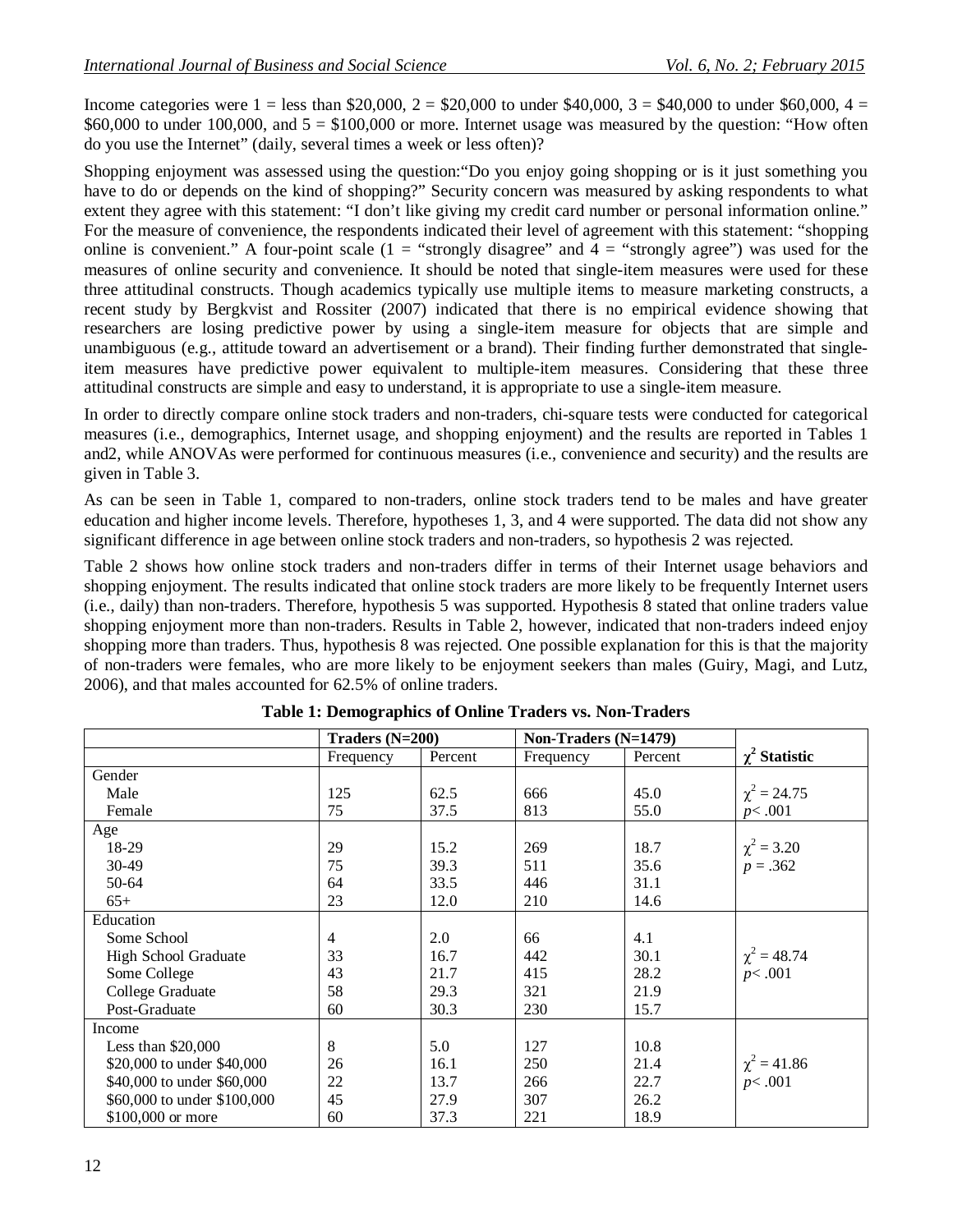|                                 | Traders $(N=200)$ |         | Non-Traders $(N=1479)$ |         |                               |
|---------------------------------|-------------------|---------|------------------------|---------|-------------------------------|
|                                 | Frequency         | Percent | Frequency              | Percent | $\gamma^2$ Statistic          |
| Internet Usage                  |                   |         |                        |         |                               |
| Daily                           | 176               | 88.0    | 979                    | 66.2    | $\chi^2 = 42.99$              |
| Several Times a Week            | 19                | 9.5     | 338                    | 22.9    | p<.001                        |
| Less Often                      | 5                 | 2.5     | 161                    | 10.9    |                               |
| Shopping Enjoyment              |                   |         |                        |         |                               |
| <b>Enjoy Shopping</b>           | 69                | 35.0    | 633                    | 43.4    | $\chi^2 = 7.60$<br>$p = .022$ |
| Just something I have to do     | 105               | 53.3    | 709                    | 48.7    |                               |
| Depends on the kind of shopping | 23                | 11.7    | 115                    | 7.9     |                               |

**Table 2: Internet Usage Behavior of Online Traders vs. Non-Traders**

| Table 3: Attitudes toward the Internet – Convenience and Security Concern |  |  |  |
|---------------------------------------------------------------------------|--|--|--|
|---------------------------------------------------------------------------|--|--|--|

|                    | Convenience                |      |                         | <b>Security Concern</b> |      |           |
|--------------------|----------------------------|------|-------------------------|-------------------------|------|-----------|
|                    | Sample                     | Mean | Std. Dev.               | Sample                  | Mean | Std. Dev. |
| Traders            | $N = 165$                  |      | .48                     | $N = 187$               | 2.96 | .61       |
| Non-traders        | $N = 1173$                 | 2.90 | .52                     | $N = 1406$              | 3.18 | .61       |
| <i>F</i> Statistic | $F = 25.20 \, p \leq .001$ |      | $F = 21.98 p \le 0.001$ |                         |      |           |

The results in Table 3 indicate that online stock traders value the convenience of online shopping more than nontraders (mean, 3.11 vs. 2.90), and they are also less concerned about the online security than non-traders (mean, 2.96 vs. 3.18). Both results are statistically significant at the 0.001 level. Therefore, hypotheses 6 and 7 were supported.

### *4. Conclusions, Discussions, and Future Directions*

This study compares online stock traders and non-traders based on their demographics, Internet usage behaviors, and attitudes toward the Internet. The results indicate that significant differences exist in those areas. Specifically, online stock traders tend to be males, be frequent Internet users, have greater education, and have higher incomes than non-traders. However, no age differences were found in this study. Compared to non-traders, online stock traders were more likely to be convenience seekers and less likely to be enjoyment seekers. Finally, online stock traders were less concerned about online security than non-traders.

The findings of this study certainly advance our knowledge about online stock trading. Numerous studies have shown how individual characteristics such as demographics and attitudes can be significant drivers of behavior (Brashear et al., 2009, Gefen, 2000, and Hallahan, Faff, and McKenzie, 2003). This study extends that growing body of research by indicating how individual differences can be important predictors of online stock trading behavior. Results from this study also have important implications for businesses who intend to attract potential investors to their online trading channels. By realizing how online traders differ from non-traders, businesses can tailor their online trading channel design in order to meet customer needs. For example, considering that convenience drives online stock trading, businesses such as online brokerages can design their web trading page in a way that facilitates the trading process.

Future research may expand the current study to include more factors such as cultures and motivations. Cultures have been shown to affect many aspects of consumer behavior. For example, consumers with different cultural backgrounds may have different levels of risk tolerance. As indicated by Zhou, Su, and Bao (2002), Americans are more likely to be risk seekers, while Chinese tend to be risk averse. It would be interesting to conduct a crosscultural study so as to enhance our understanding of whether individual differences hold true across cultures in the area of online stock trading.

## *References*

- Agnew, J., P. Balduzzi, and A. Sunden (2003) "Portfolio Choice and Trading in a Large 401(K) Plan," American Economic Review, vol. 93(1), p. 193-215.
- Arnold, M.J. and K.E. Reynolds (2012) "Approach and Avoidance Motivation: Investigating Hedonic Consumption in a Retail Setting," Journal of Retailing, vol. 88(3), P. 399-411.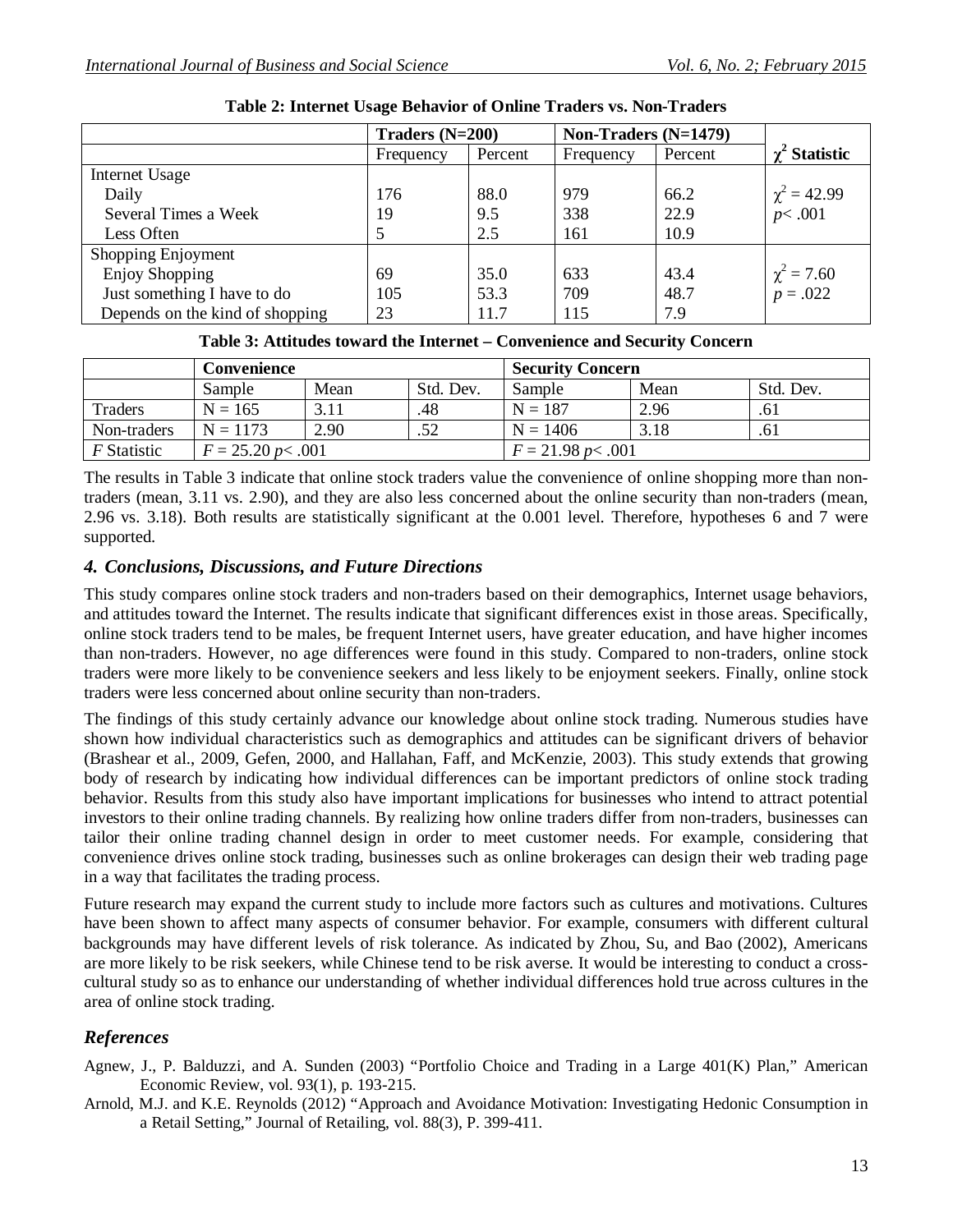- Balasubramanian, S., P. Konana, and N.M. Menon (2003) "Customer Satisfaction in Virtual Environments: A Study of Online Investing," Management Science, vol. 49(7), p. 871-889.
- Barber, B.M. and T. Odean (2001) "Boys Will be Boys: Gender, Overconfidence and Common Stock Investment," Quarterly Journal of Economics, vol. 116(1), p. 261-292.
- Barber, B.M. and T. Odean (2002) "Online Investors: Do the Slow Die First," The Review of Financial Studies, Vol. 15(2), p. 455-487.
- Benedicktus, R.L., M.K. Brady, P.R. Darke, and C.M. Voorhees (2010) "Conveying Trustworthiness to Online Consumers: Reactions to Consensus, Physical Store Presence, Brand Familiarity, and Generalized Suspicion," Journal of Retailing, vol. 86(4), p. 322-335.
- Bergkvist, L. and J.R. Rossiter (2007) "The Predictive Validity of Multiple-Item Versus Single-Item Measures of the Same Constructs," Journal of Marketing Research, vol. 44(2), p. 175-184.
- Bhatnagar, A. and S. Ghose (2004), "A Latent Class Segmentation Analysis," Journal of Business Research, vol. 57(7), p. 758-767.
- Bigne, E., C. Ruiz, and S. Sanz (2005) "The impact of Internet User Shopping Patterns and
- Demographics on Consumer Mobile Buying Behavior", Journal of Electronic Commerce

Research, vol. 6(3), p. 193-209.

- Bogan, V. (2008) "Stock Market Participation and the Internet," Journal of Financial and Quantitative Analysis, vol. 43(1), p. 191-212.
- Brashear, T.G., B. Kashyap, M.D. Musante, and N. Donthu (2009) "A Profile of the Internet Shopper: Evidence from Six Countries," Journal of Marketing Theory and Practice, vol. 17(3), p. 267-281.
- Byrnes, J.P., D.C. Miller, and W.D. Schafer (1999) "Gender Differences in Risk Taking: A Meta-Analysis," Psychological Bulletin, Vol. 125(May), p. 367-383.
- Carpenter, J.M. and V. Balija (2010) "Retail Format Choice in the US Consumer Electronics Market," International Journal of Retail and Distribution Management, vol. 38(4), p. 258-274.
- Chen, P. and L.M. Hitt (2002) "Measuring Switching Costs and the Determinants of Customer Retention in Internet-Enabled Businesses: A Study of the Online Brokerage Industry," Information System research, vol. 13(3), p. 255-274.
- Childers, T.L., C.L. Carr, J. Peck, and S. Carson (2001) "Hedonic and Utilitarian Motivations for Online Retail Shopping Behavior," Journal of Retailing, vol. 77(4), p. 511-535.
- Citrin, A. V., D.E. Sprott, S.N. Silverman, and D.E. Stem (2000) "Adoption of Internet Shopping, The Role of Consumer Innovativeness," Industrial Management & Data Systems, vol. 100(7), p. 294-300.
- Croson, R. and U. Gneezy (2009) "Gender Differences in Preferences," Journal of Economic Literature, vol. 47(2), p. 1-27.
- Darian, J.C. (1987) "In-Home Shopping: Are There Consumer Segments?" Journal of Retailing, vol. 63(2), p. 163-186.
- Forsythe, S.M. and B. Shi (2003) "Consumer Patronage and Risk Perceptions in Internet Shopping," Journal of Business Research, vol. 56(11), p. 867-875.
- Garbarino, E. and M. Strahilevitz (2004) "Gender Differences in the Perceived Risk of Buying Online and the Effects of Receiving a Site Recommendation," Journal of Business Research, vol. 57(7), p. 768-775.
- Gefen, D. (2000) "E-Commerce: The Role of Familiarity and Trust," Omega, vol. 28(6), p. 725-737.
- Guiry, M., A.W. Magi, and R.J. Lutz (2006) "Defining and Measuring Recreational Shopper Identity," Journal of the Academy of Marketing Science, vol. 34(1), p. 74-83.
- Halek, M. and J.G. Eisenhauer (2001) "Demography of Risk Aversion," Journal of Risk and Insurance, vol. 68(1), p. 1- 24.
- Haliassos, M. and C.C. Bertaut (1995) "Why Do So Few Hold Stocks," The Economic Journal, vol. 105(432), p. 1110- 1129.
- Hallahan, T., R. Faff, and M. McKenzie (2003) "An Exploratory Investigation of the Relation between Risk Tolerance Scores and Demographic Characteristics," Journal of Multinational Financial Management, vol. 13(4/5), p. 483-502.
- Hou, J. and K. Elliott (2010) "Profiling Online Bidders," Journal of Marketing Theory and Practice, Vol. 18(2), p. 109- 127.
- Hou, J. and K. Elliott (2014) "How Do Online Bidders Differ from Non-bidders," Journal of Retailing and Consumer Services, vol. 21(1), p. 18-25.
- Kausler, D. (1991). Experimental Psychology, Cognition, and Human Aging, Springer-Verlag, New York, NY.
- Konana, P. and S. Balasubramanian (2005) "The Social–Economic–Psychological Model of Technology Adoption and Usage: An Application to Online Investing," Decision Support System, vol. 39(3), p. 505-524.